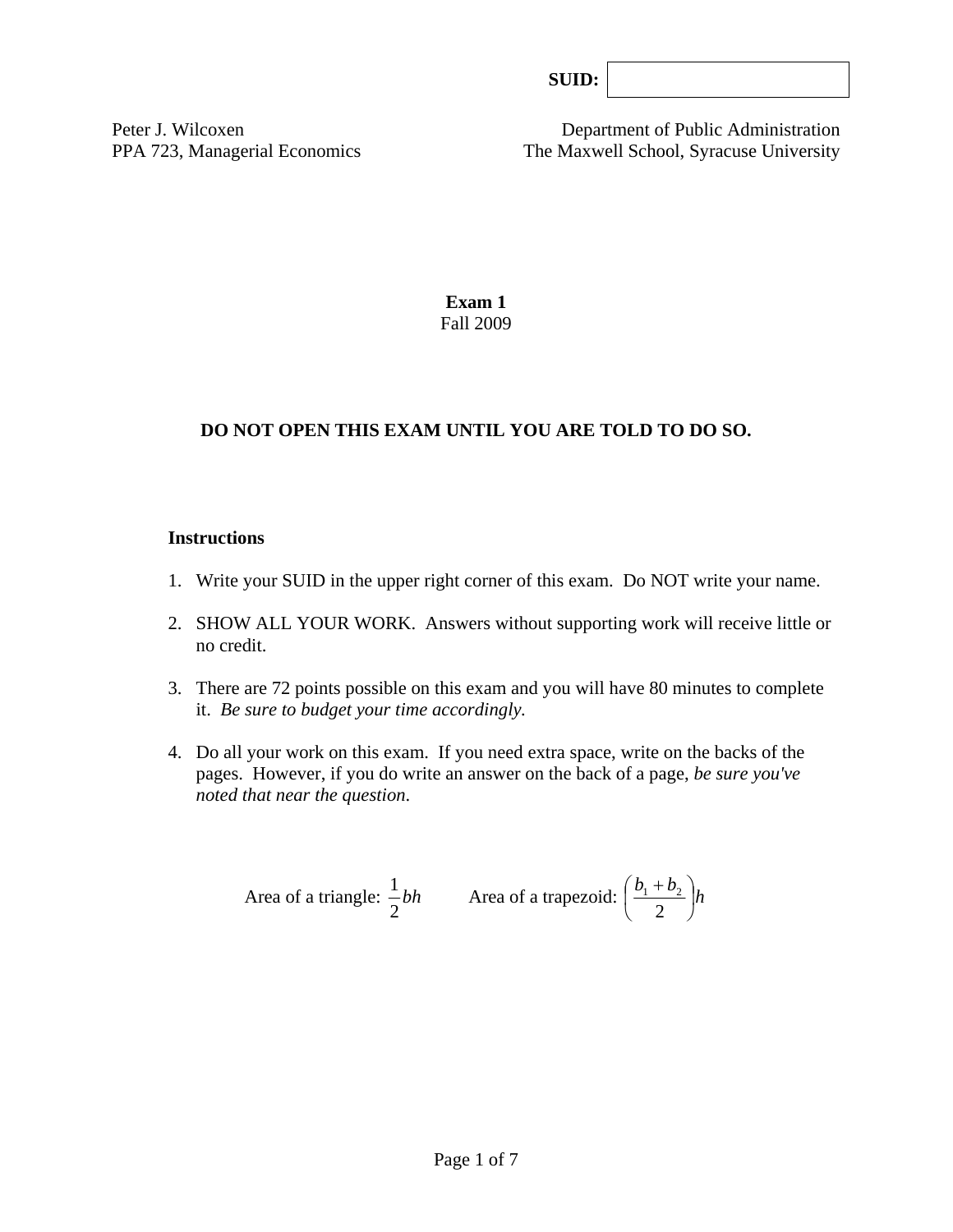### **Part 1 (24 points)**

Two kinds of buyers, A and B, purchase a particular good. There are 40 buyers of each type (80 total) and the willingness to pay equations for individual buyers shown below. Also shown is the willingness to accept equation for suppliers as a group (the market supply curve).

| Type A individual: | $W2P_{Ai} = 50 - 2*Q_{Ai}$ |
|--------------------|----------------------------|
| Type B individual: | $W2P_{Bi} = 50 - Q_{Bi}$   |
| Market supply:     | $W2A = 8 + (1/150)^*Q.$    |

(a) *12 points.* Please compute the market equilibrium price and quantity, and then calculate the quantity consumed by an individual buyer of each type. Illustrate your results with an appropriate graph or graphs.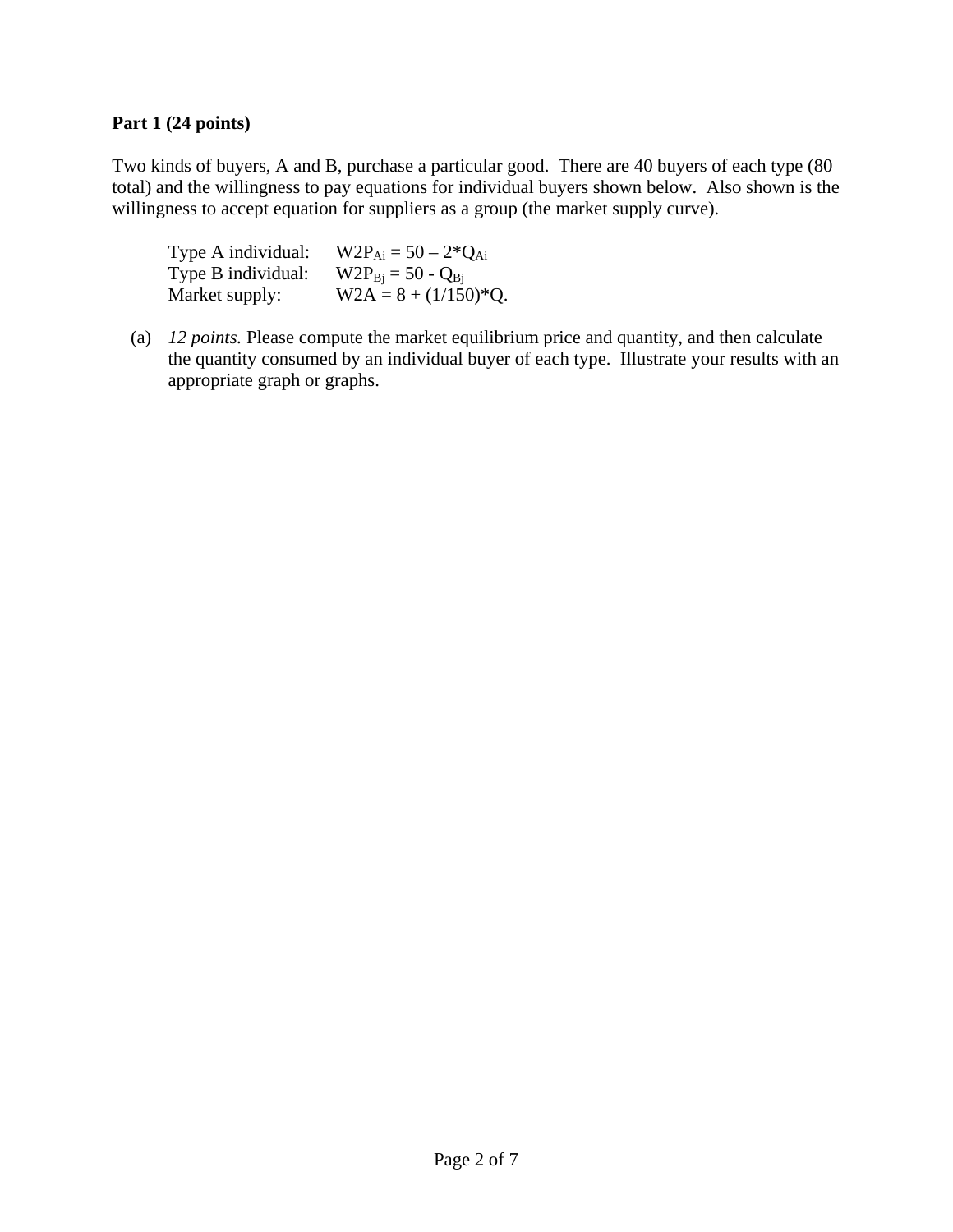# **Part 1, continued**

(b) *12 points.* Now suppose the government wishes to raise revenue by imposing a \$7 tax on sales of the good. Please compute the new equilibrium price and quantity, the total revenue raised by the tax, the changes in surplus experienced by each agent, and the amount of deadweight loss.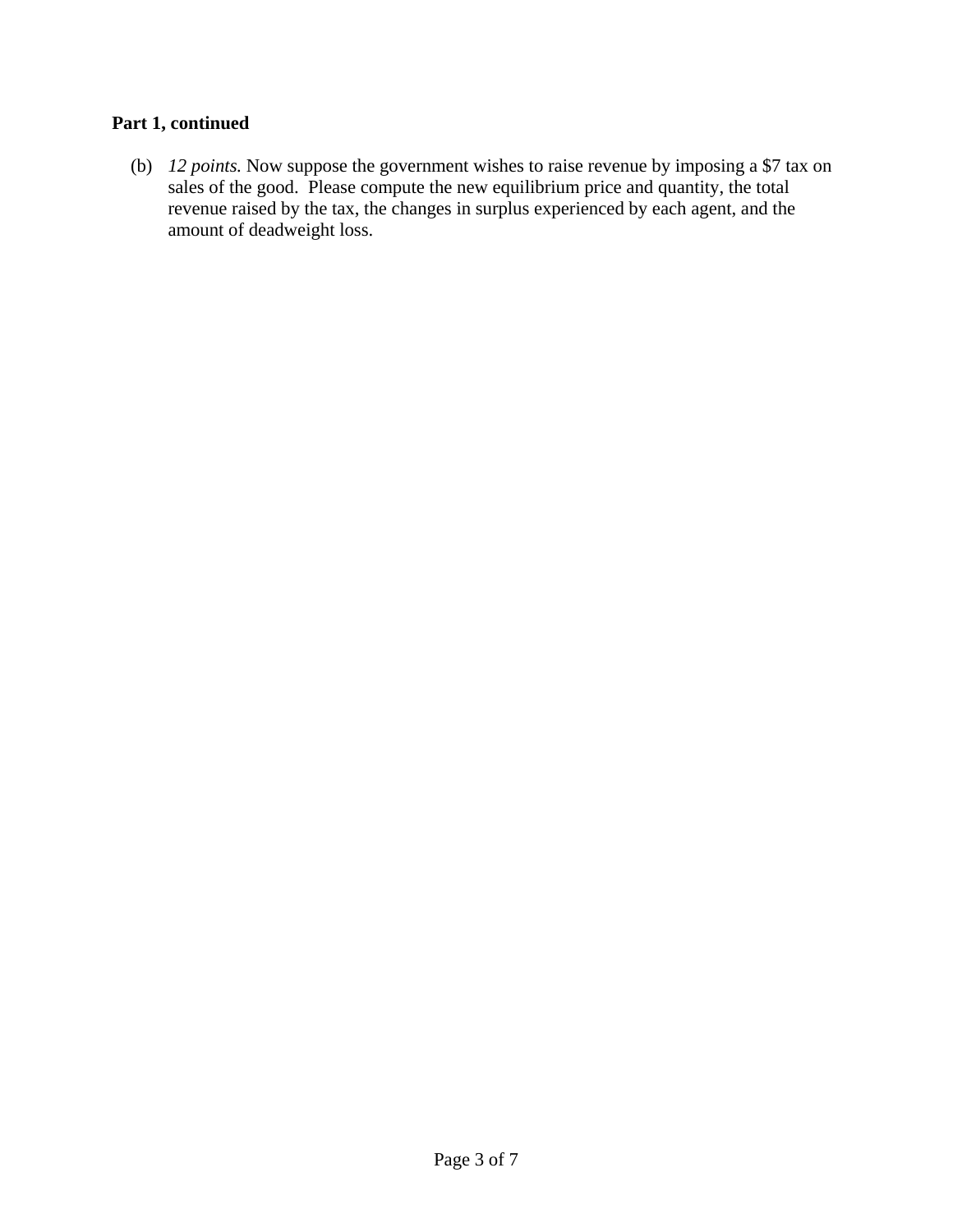## **Part 2 (24 points)**

Suppose a good is supplied by two groups of sellers: domestic firms (D) and foreign firms (F). The domestic firms have a perfectly *inelastic* supply curve at  $Q_D = 4000$ . The foreign suppliers have a willingness to accept given by  $W2A_F = 10 + (1/200)^*Q_F$ . The buyers of the good have a willingness to pay given by the equation  $W2P = 90 - (15/1000)^*Q$ .

 (a) *12 points*. Using the information above, please calculate the market equilibrium price and quantity, and the quantity produced by each seller. Show the equilibrium with an appropriate graph or graphs.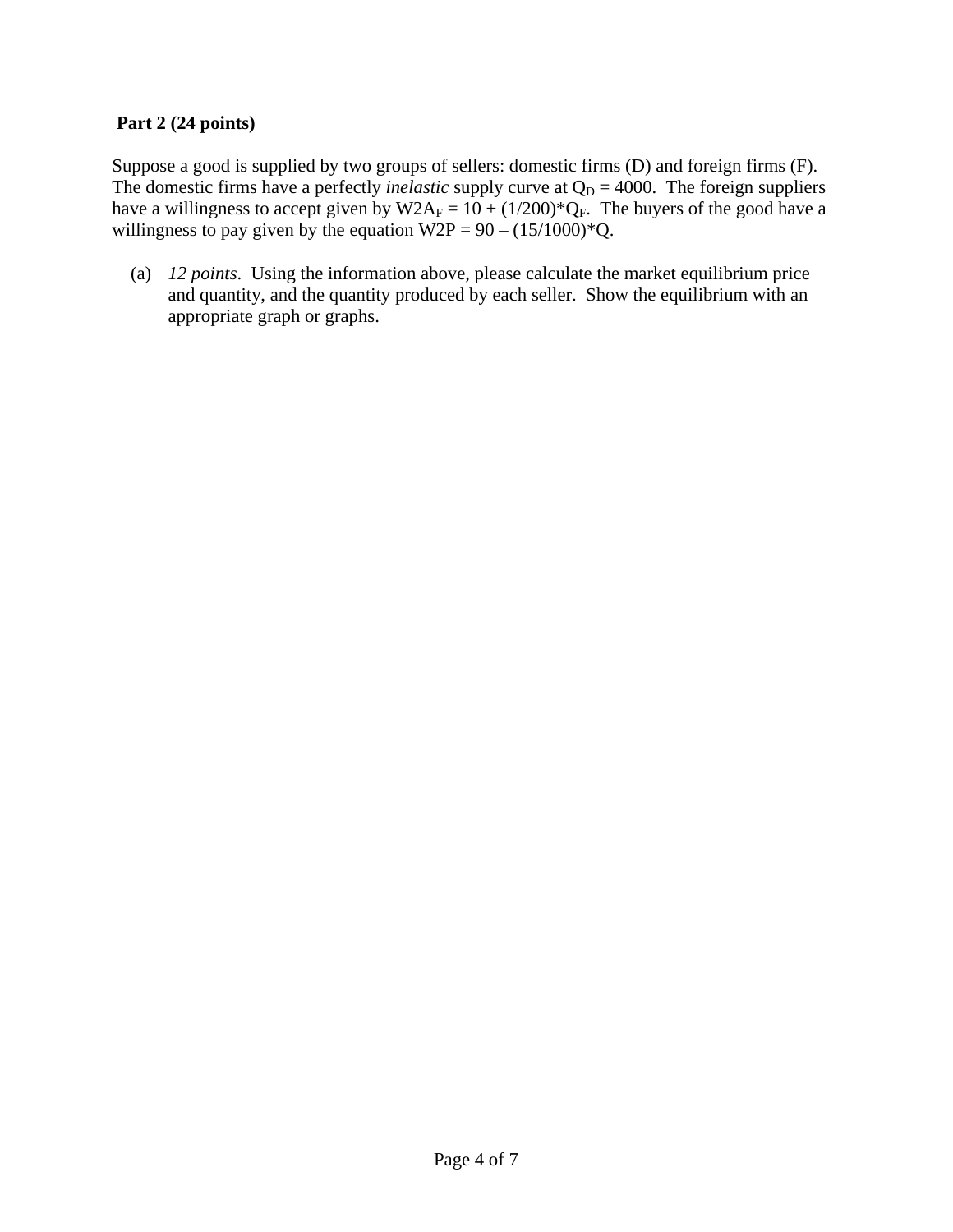#### **Part 2, continued.**

 (b) *12 points.* Now suppose a new government policy prohibits imports and the foreign firms can no longer supply any units. Please calculate the new equilibrium price and quantity. Then calculate the change in consumer surplus and the change in producer surplus for each group of firms. Does the policy create deadweight loss? If so, please calculate its value. Who gains and loses from this policy? Explain briefly.

This problem is very loosely based on a question being debated in US climate change policy: whether or not a US policy should allow imports of credits for carbon dioxide reductions abroad.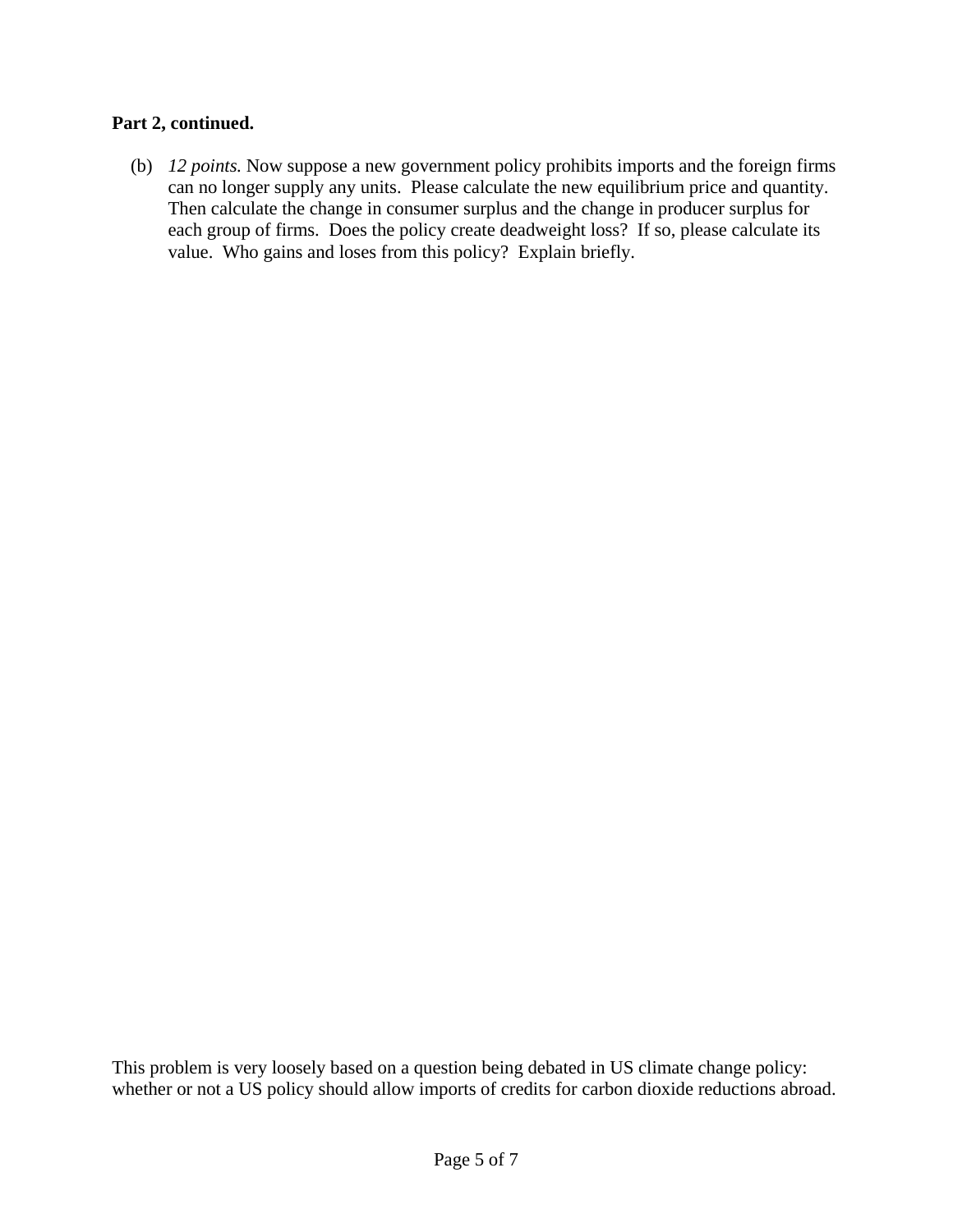## **Part 3 (12 points)**

A particular good creates positive externalities and a state government would like the public to consume more of it. Currently, the price of the good is \$100 and there are 1000 units traded. It is known that the elasticity of demand for the good is -2 and the elasticity of supply is 1.

No policy is currently in place but a policymaker has suggested using a subsidy to increase consumption to 1200 units. Please calculate the buyer and seller prices that would be necessary to achieve that. Using that information, how large would the subsidy have to be per unit? Finally, please calculate the total cost of the subsidy, the changes in producer and consumer surplus, and the amount of deadweight loss, if any.